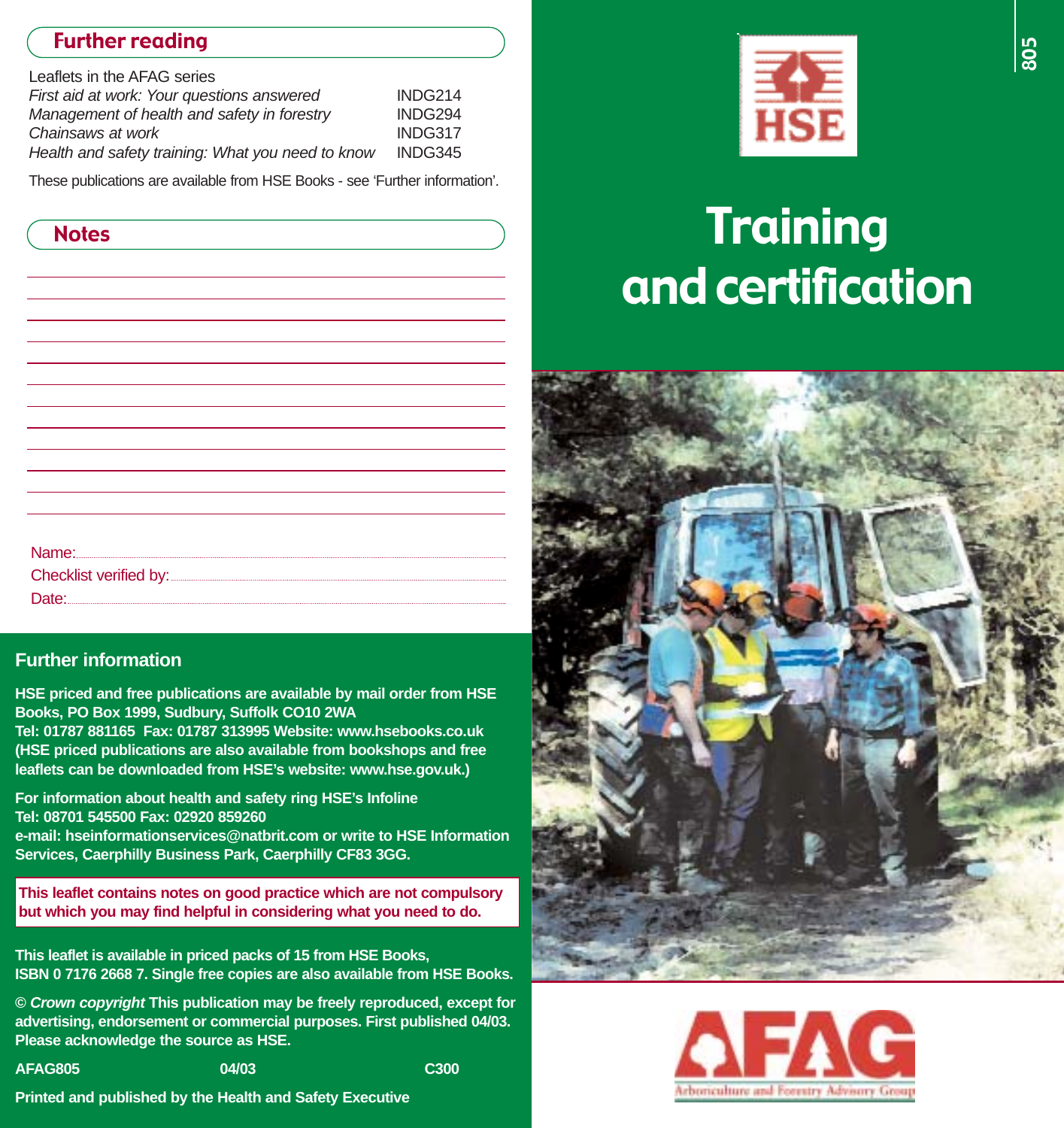#### Introduction

This leaflet covers the legal requirements for training and certification within the forestry and arboriculture industries, including the responsibilities of managers, supervisors and operators. It also gives guidance on access to the provision of adequate training and what certification is appropriate for health and safety purposes.

Forestry and arboriculture work involves many high-risk activities and skills. Workers are often required to operate in remote areas with difficult terrain and in all weathers. Training is a basic requirement for safe and efficient work.

This leaflet should be read in conjunction with other leaflets in the AFAG series relevant to the intended work activity. Further guidance on the provision of training is in the HSE leaflet INDG345 Health and safety training: What you need to know.

## Legal requirements

- ❏ **1** It is a legal requirement that people are adequately trained and competent to do their job safely. The Health and Safety at Work etc Act 1974 and the Management of Health and Safety at Work Regulations 1999 place general duties on employers and the selfemployed to provide health and safety information and training.
- ❏ **2** The Regulations place an obligation on employers to provide health and safety training for employees, and the self-employed in respect of themselves, when:
	- they first start work;
	- they are exposed to new or increased risks; and
	- they require refresher training at appropriate intervals, particularly if the skills are not used frequently. This is recommended at specific intervals for certain high-risk activities, eg operating chainsaws.
- ❏ **3** Employers must provide training during working hours and employees should not have to pay for it.
- ❏ **4** Managers and supervisors need to:
	- accept they have a responsibility to manage health and safety;
	- recognise that health and safety is part of good management practice; and
	- take action to ensure good standards of health and safety.
- ❏ **5** The Provision and Use of Work Equipment Regulations 1998 (PUWER) place more specific duties on employers and the selfemployed to ensure that any person who uses or supervises the use of work equipment has had adequate training. In particular, the Approved Code of Practice accompanying the Regulations requires:
	- drivers of self-propelled machines (including any attachments or towed equipment) to have received adequate training;
	- anyone working with chainsaws to hold a Certificate of Competence award or national competence award relevant to the work they undertake.
- ❏ **6** The Control of Pesticides Regulations 1986 (COPR) require those applying agricultural pesticides to have had relevant training and be competent for the duties they are to perform. Operators born after 31 December 1964 **or** who will be spraying as a commercial service must hold the appropriate Certificate of Competence issued by NPTC or the Scottish Skills Testing Service (SSTS), unless they will be under the direct and personal supervision of a person who holds such a certificate. If born before 31 December 1964 and working on their own or their employer's land, operators still need to be able to demonstrate competence and show proof of appropriate training.
- ❏ **7** The responsibility for providing relevant training rests with the employer or self-employed person. However, the responsibility for deciding the level of training and competencies required for a particular worksite falls to the person commissioning the work (the forestry work manager).

## Provision of training

- ❏ **8** People new to a particular operation should receive adequate information and training to carry out their work safely and effectively. Depending on the nature of the operation, the training may vary from very simple instructions provided by their supervisor, through to nationally recognised courses providing comprehensive basic training and accredited qualifications.
- ❏ **9** Training provision can be broken down into three categories:
	- **In-house training** is provided by the employer, either personally, or through other 'competent' members of staff. In some cases, external trainers may be brought in, for example where manufacturers offer an induction training course after new machinery has been purchased. Post-course assessment of competence will be needed. Where the inhouse trainer does not have specialist knowledge then the training should only be for low-risk activities.
	- **College or specialist training courses** are offered by colleges and other specialist training centres and delivered by trainers who are industry/technical specialists. They may not necessarily be registered with a nationally recognised training organisation or quality assured to an industry-recognised national standard. Post-course assessment of competence may be needed. Colleges and specialist training centres may also provide nationally registered training courses and Certificates of Competence that fall into the description of nationally recognised training and certification.
	- **Nationally recognised training courses** are carried out by registered specialist instructors. Organisations offering this level of training will be able to demonstrate that the course is delivered by an instructor who has qualifications appropriate and relevant to the course subject. The organisation will also be able to demonstrate that the instructor is independently assessed and attends regular updating and standard-setting events. This ensures a consistent delivery of courses to national standards.
- ❏ **10** In practice, training is likely to involve a combination of in-house, college or specialist training and nationally recognised courses.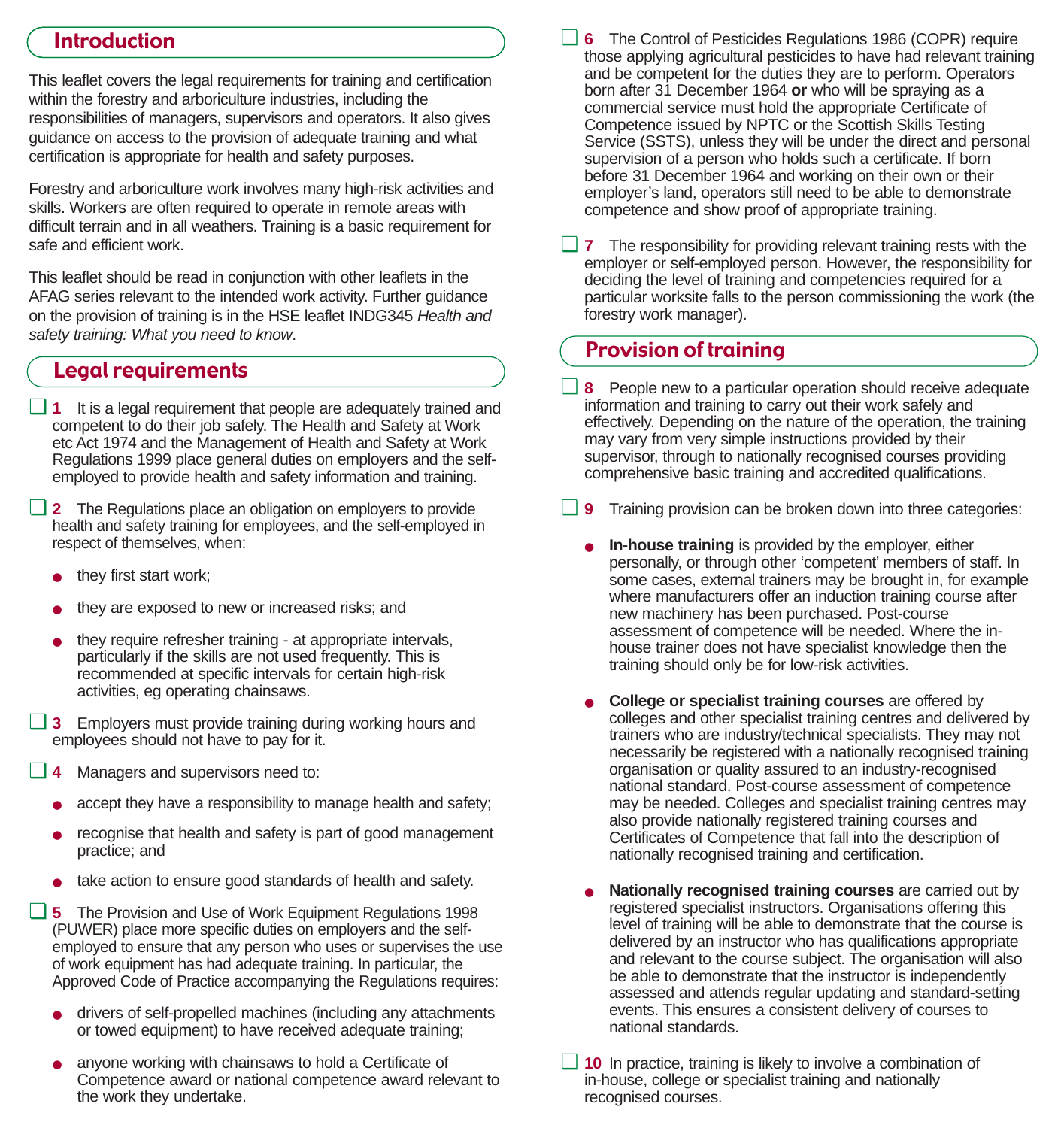❏ **11 Due to the high-risk nature of many forestry and arboriculture operations it is strongly recommended that registered specialist instructors on recognised courses carry out the training.**

### **Certification**

- ❏ **12** For certain forestry and arboriculture operations, independent assessment is necessary to confirm that the training has been fully understood and appropriate skills developed. Such certification is now recognised by the industry and enforcing authority in respect of a wide range of operations, eg use of chainsaws and, more recently, machine operations under the Forest Machine Operators Certificate Scheme (FMOCS).
- ❏ **13** Nationally recognised Certificates of Competence, accredited by the UK regulatory authorities, are obtained following independent assessment carried out by registered assessors who are quality assured to national standards. The assessment is independent of any training needed.
- ❏ **14** Certificates of Competence awarded by a recognised national awarding body are a straightforward way of proving competence to a known level for a particular work activity, without the need for additional supervision, assessment and record-keeping.
- ❏ **15** The level of risk should always be assessed in each situation. For certain machinery operations, such as using brush cutters, chippers, stump grinders and mobile elevated work platforms (MEWPs), operators can choose between an Integrated Training and Assessment (ITA) course leading to a Certificate of Basic Training or an independently assessed Certificate of Competence.
- ❏ **16 In-house, college or specialist training needs to provide an equivalent standard of training to any recognised training and certification that is available, but not mandatory**. This means that detailed records need to be kept to show who provided the training (including their level of competence), what the training consisted of, its duration and how it was carried out. Post-course assessment of competence and a system of quality assurance will also be needed.
- ❏ **17** Table 1 provides advice based on 'industry best practice' in relation to the level of training and certification needed for the main activities carried out in forestry and arboriculture. The list is not exhaustive, and employers and the self-employed should check that all their activities carried out at work are considered.

## Consolidation of training

❏ **18** Where training is being consolidated through workplacebased experience for a probationary or apprenticeship period, or before competence assessment, the trainee should hold a recognised certificate of training. They must be supervised by a person who is competent in the relevant skills and, where appropriate, holds the relevant Certificate of Competence.

## Refresher training

❏ **19** Where experienced, full-time operators have received basic training and/or achieved a Certificate of Competence, it is recommended that they attend regular refresher training to

maintain their skills and knowledge level. Competency certificates will normally identify the refresher training period and in most cases this would be within five years. However, refresher training may need to be provided more often (every two to three years) for those operators who use their skills less frequently. It is recommended that non-certificated training also follows these time periods.

## Chainsaws and aerial tree work

- ❏ **20** For professional chainsaw operators working in forestry and arboriculture, the adequacy of training for all chainsaw operations, including aerial tree work, needs to be confirmed by an independent assessment, leading to the award of an accredited NPTC Certificate of Competence in the relevant unit or units. This is also a common requirement in contracts of service.
- ❏ **21** Arborists operating a chainsaw during tree-climbing operations need to have the additional Certificates of Competence, CS40 'Carry out pruning operations' and/or CS41 'Undertake sectional felling', as relevant. Groundsmen should hold the industry recognised NPTC Certificate of Competence CS45.
- ❏ **22** Chainsaw operators working outside forestry and arboriculture at a basic level (occasional users) can attend an Integrated Training and Assessment (ITA) course leading to a Lantra Awards Certificate of Basic Training. This applies to the operations of chainsaw maintenance, basic cross-cutting and felling material up to 200 mm diameter. This will be recognised as meeting the requirements of the Provision and Use of Work Equipment Regulations 1998.
- ❏ **23** Occasional users wishing to fell material over 200 mm diameter must hold an NPTC Certificate of Competence.

## Further advice

- ❏ **24** Further advice on training can be obtained from a number of sources including colleges and the following organisations:
	- **Lantra Awards** is a nationally recognised training organisation providing a UK-wide register of training providers and instructors, offering training across all aspects of tree work and other landbased skills. Registered training providers may be colleges, training organisations, companies or individual instructors. For general enquiries and details of training providers in your region contact Lantra Awards, Lantra House, Stoneleigh Park, Stoneleigh, Warwickshire CV8 2LG Tel: 02476 419703.
	- **NPTC** is a nationally recognised awarding body, accredited by the UK regulatory authorities, offering assessment for Certificates of Competence across all aspects of tree work and other landbased skills. For general queries and details of assessment centres in your region contact NPTC, Stoneleigh Park, Stoneleigh, Warwickshire CV8 2LG Tel: 02476 696553 Website: www.nptc.org.uk.